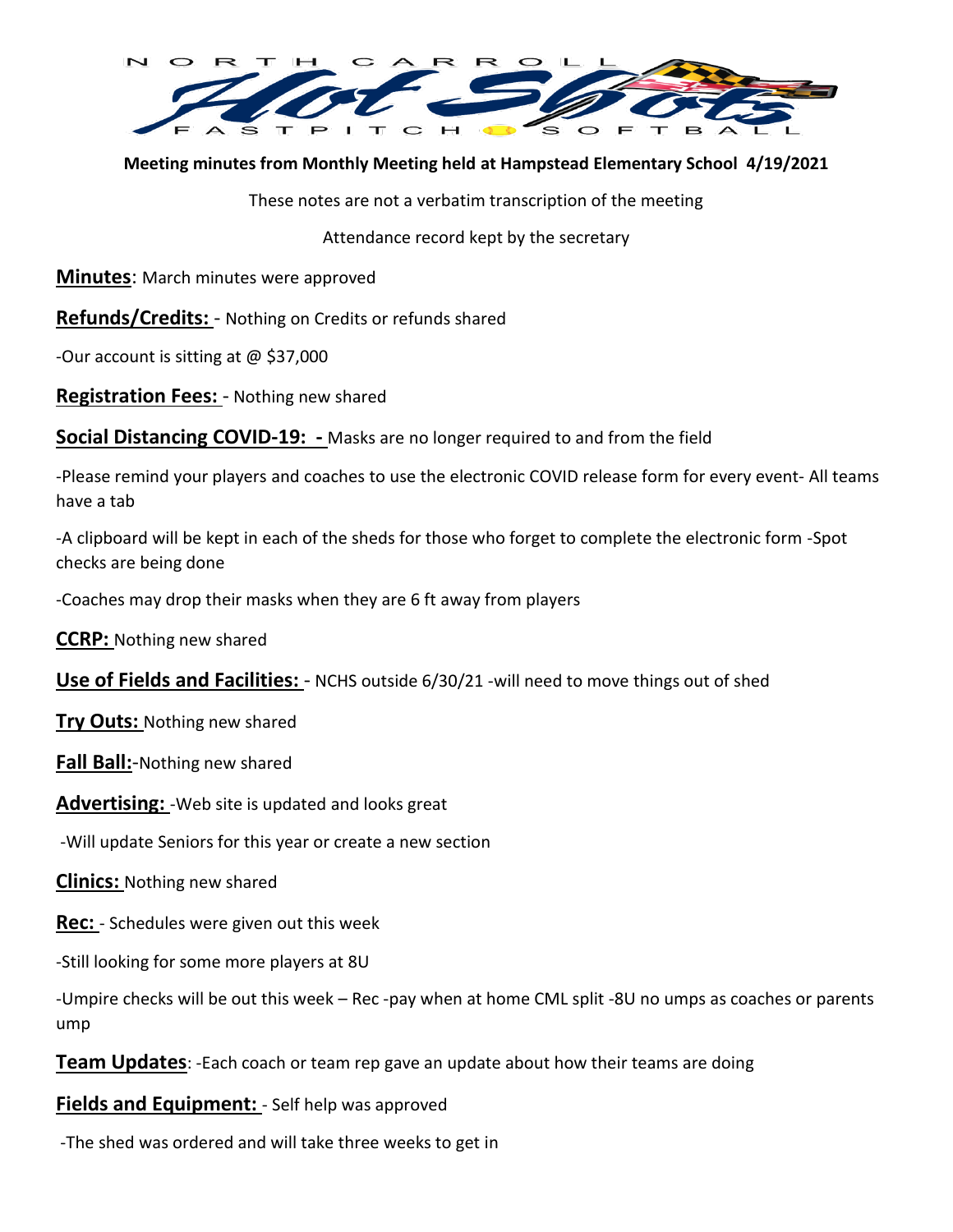-The backstops and dirt will be done after the season is done – Will coordinate with the school

-Let Mike know if you need anything

-Wayne will take the nets from NCHS

-Be on the look out for an inexpensive tractor to put at Panther Park

-The red tractor at NCHS will be moved to C field once we are done there

-Mike put in our requests for time and space at NCHS with the rec council

-Looking at getting each team a canopy with our logo on it – more info to come

- A drag was donated but we may need to purchase new ones

-Still have clay bricks and dirt at NCHS- these will be moved to HES

-The fields that the 16U and 18U use are open for others to use at this time until high school ball ends

-Need a screen/net for Panther Park for the mound

**Scholarship:** - Nothing New shared

**Fundraising:** -Working on Golf Tournament

**Crab Sale/Feast:** - Nothing new shared

**Golf Tournament 10/1/21:** - Working on it

**Calendar Raffle February 2021:-** Nothing new shared

**Spring Fundraiser:** Nothing New Shared

**Tournaments:** -Thank you for all the help, saw some new faces

-Things went well

-Concessions were great

-Had to cancel Sunday due to rain therefore we saved \$2000 in umpire fees

-Made about \$1000 from shirt sales

**Background Checks:** -Please make sure that you complete the background check and the volunteer registration form. Both need to be completed.

**Uniforms:** -All items have been mailed

-Coaches shirts should be in this week

-Rec teams – shirts should be in this week

**Spirit Wear:** - Nothing new shared

**CPR:** Nothing New shared